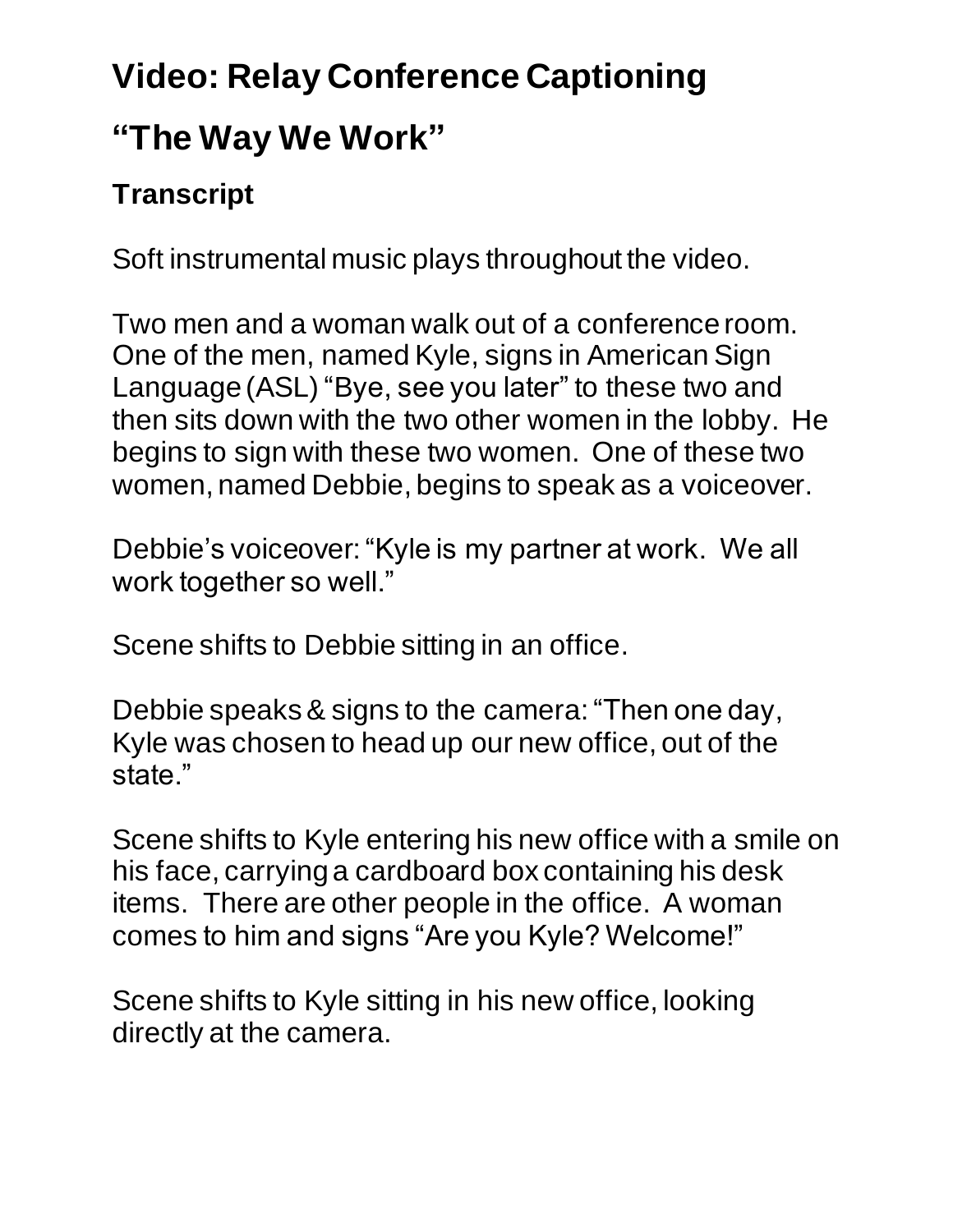Voiceover for Kyle as he signs to the camera: "It was an honor to lead the new office, but I missed everyone, especially Debbie."

Scene changes to a conference room where Debbie and her coworker are participating in a video meeting with a large screen monitor which shows videos of Kyle, Debbie and her coworker, and another woman.

Debbie's voiceover: "Good thing our company uses Relay Conference Captioning for our staff meetings."

During the video meeting, Debbie's smartphone displays live captions of the spoken dialogue via the RCC window.

Debbie's voiceover continues: "We can all still work and talk together."

Debbie speaks& signs during the video meeting: "I'm so excited that we can offer this full range of services to them."

In his new office, Kyle is reading the captions via the RCC window on his computer monitor.

Voiceover for Kyle: "Using Relay Conference Captioning, or RCC for short, we participate fully in video meetings, conference calls, and webinars."

Voiceover for Kyle as he signs to the camera: "RCC's available at no cost to individuals who are Deaf, Hard-of-Hearing or have a speech disability."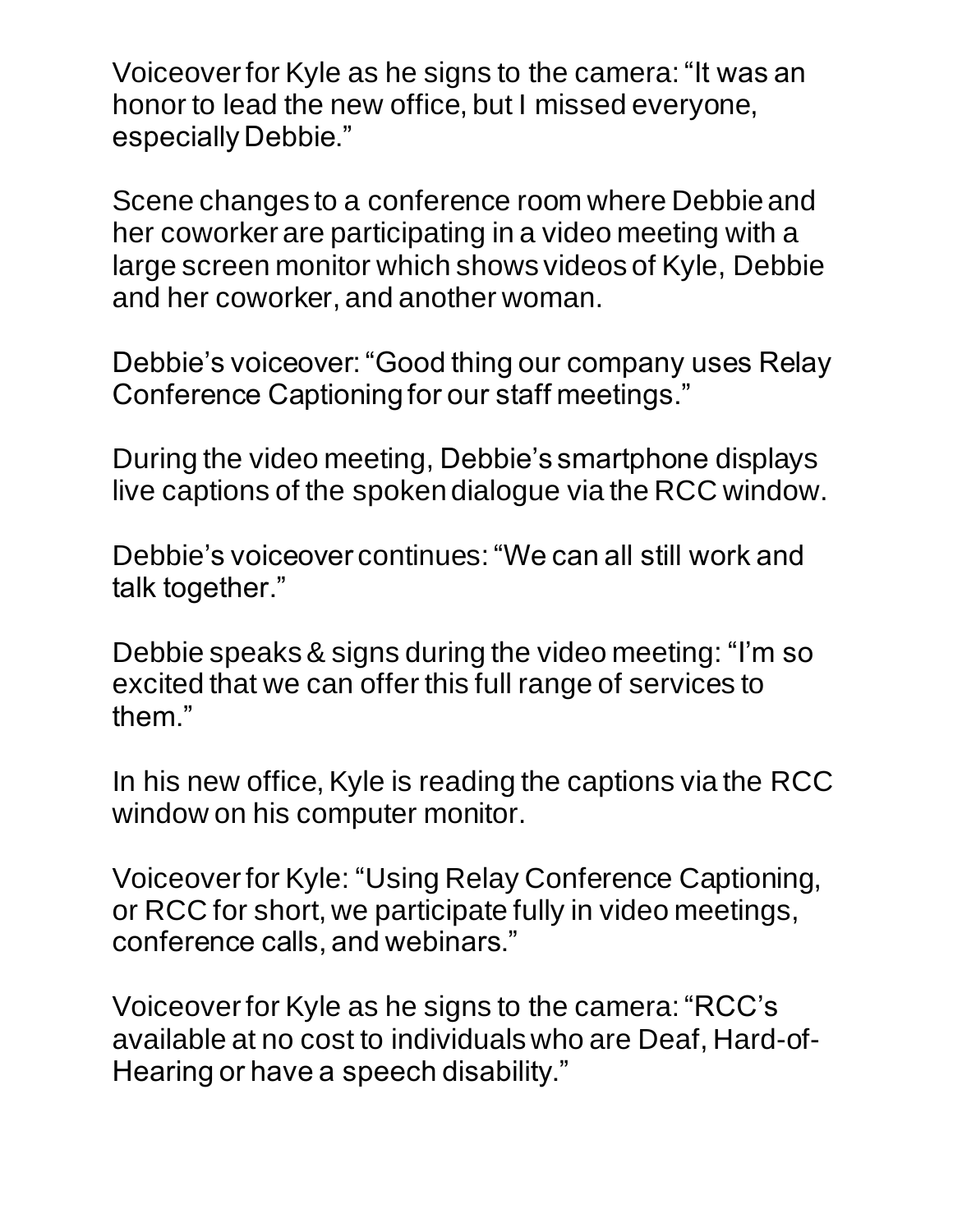Debbie's voiceover while reading RCC captions on her smartphone during the video meeting: "RCC gives us full access to spoken dialogue by reading live, streaming captions through the internet using my smartphone…"

Voiceover for Kyle: "… computer, laptop, or tablet. It supports different video platforms and breakout rooms. RCC is scrollable, so it's easy to read or re-read."

Close-up of Debbie's smartphone as she uses the dropdown menu to select "Transcript" on the RCC window.

Debbie's voiceover:"And you can print out or save the transcript with RCC."

Scene changes to Debbie's office.

Debbie speaks& signs to the camera: "It's perfect for video meetings and for standard conference calls, which some of our clients prefer."

Scene shifts to Kyle wearing a different shirt and walking around to sit on a loveseat at his home. He opens his laptop on the table in front of him.

Scene changes to an open conference area in Debbie's office. She and her 3 coworkers using a speakerphone for a standard conference call.

Debbie speaks& signs during the conference call: "Chris, it is great to have you with us today."

Scene changes Chris in his home office, participating in this conference call.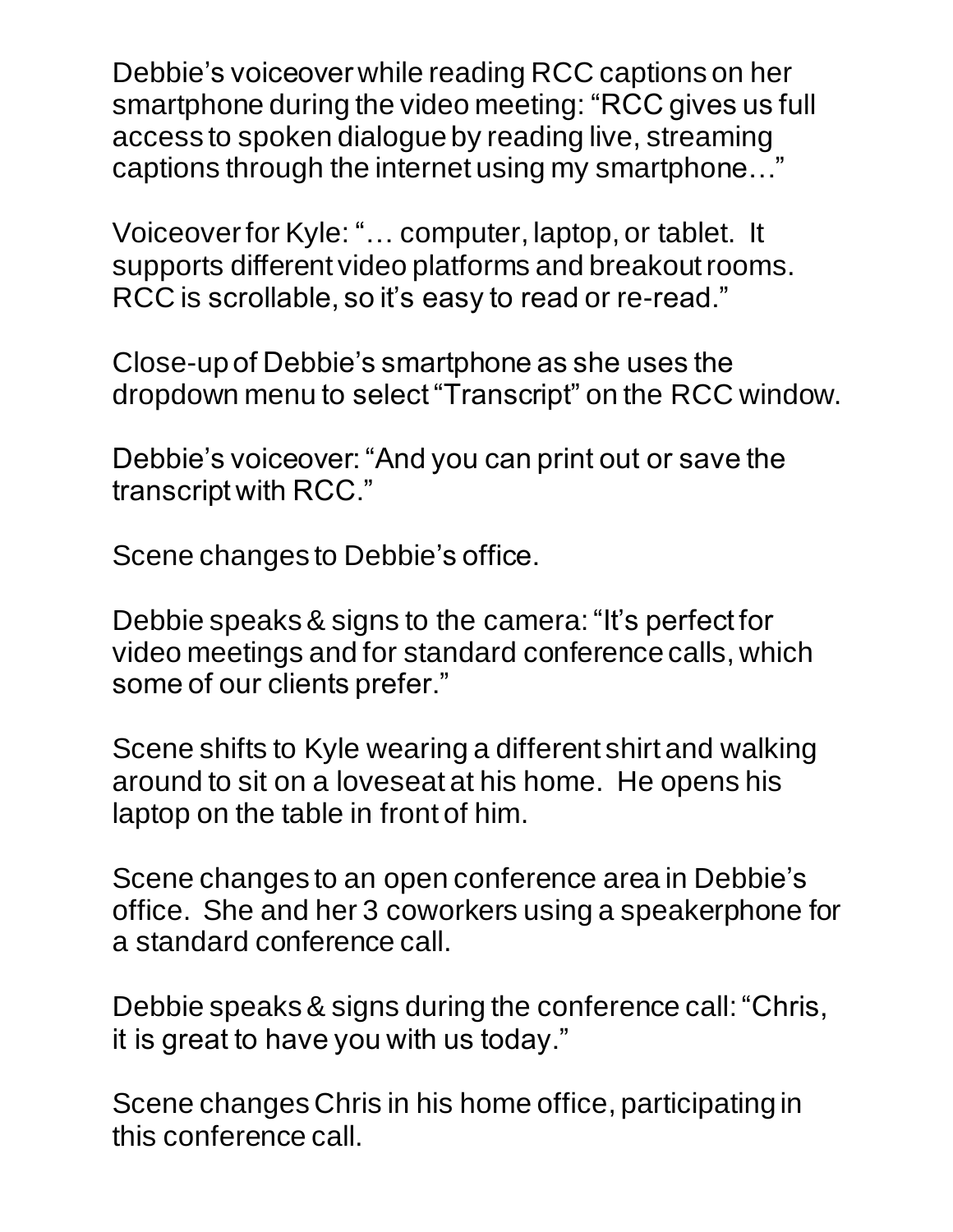Chris on his smartphone: "This is Chris and I'm excited to see your new offerings for us."

Voiceover for Kyle: "Some of us having been working from home. So, I can be sitting comfortably in my living room and follow along with a conference call on my laptop."

Kyle is reading the RCC captions on his laptop. Then, he begins typing in the "Message Captioner" input field in the RCC window, "Kyle here. It is our honor to…"

Voiceover for Kyle: "And with RCC, I have my comments voiced too."

The RCC captioner voices for Kyle's typed comment, "Kyle here. It is our honor to work with you and your team, Chris."

Scene shifts Debbie and her coworkers continuing with their conference call. Both Chris' comment and Kyle's comment are displayed in the RCC window on Debbie's laptop.

Debbie's voiceover: "RCC uses human captioners who understand language, not artificial intelligence software. These are the same high-quality captioners who provide captioning service for live TV, news, sports, and weather, so we get real-time captions."

Debbie in her office, with a grin, speaks & signs to the camera:"And I can take part and get my two cents in!"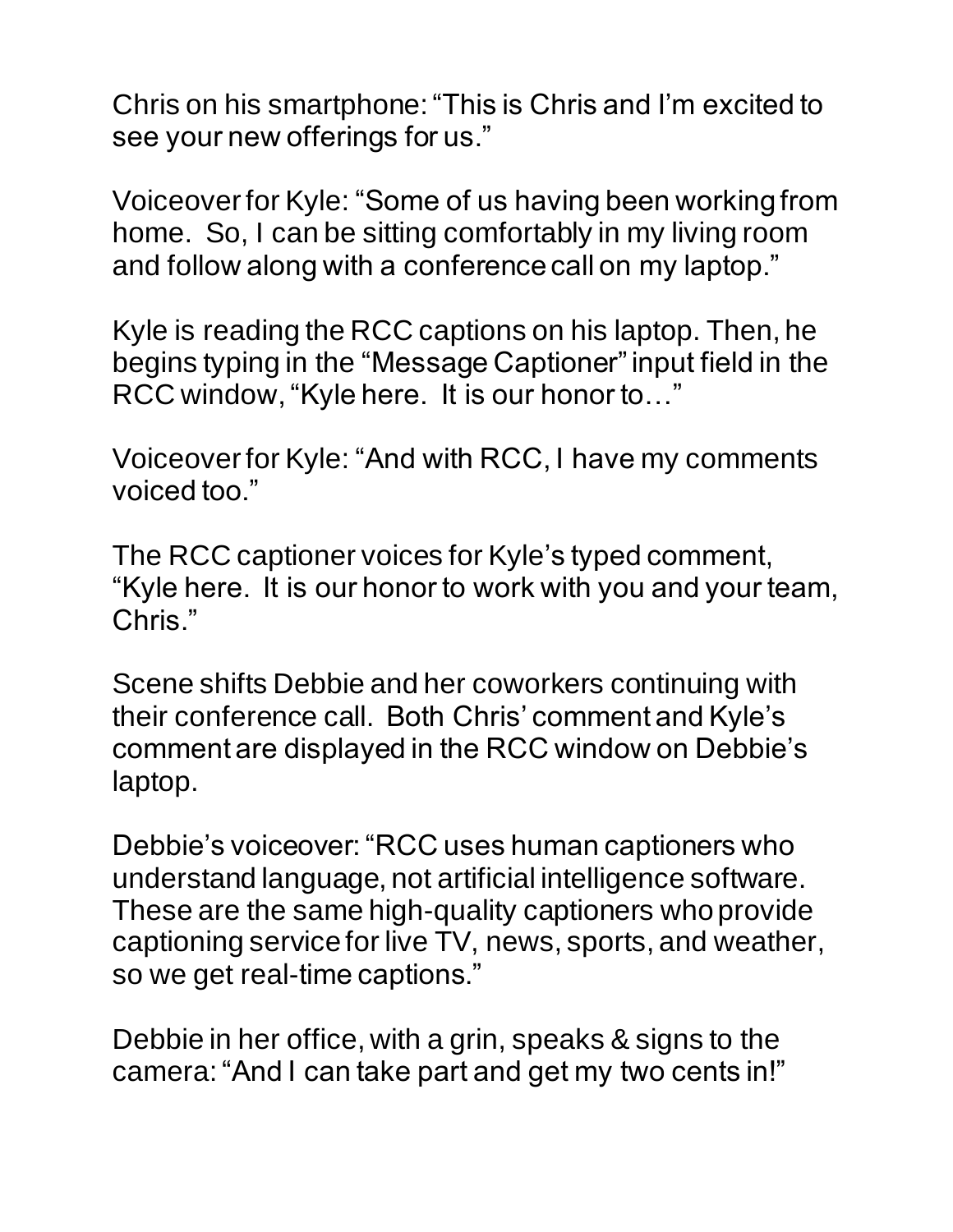Back to the conference call, Debbie speaks & signs: "This was a win-win-win for our company." Her coworkers smile and nod at each other.

Scene changes to show Kyle wearing a different shirt at his new office andlooking at his monitor.

Voiceover for Kyle: "Last month, we conducted webinars three days a week for our clients using RCC."

Kyle's monitor shows a webinar session with video images of the participants at the top of the screen and the RCC captions on the right side.

Kyle signs to the webcam on his monitor and an ASL interpreter voices for Kyle: "Kyle here. During today's webinar we are going to review…"

Scene changes to Debbie in her office, watching the webinar on her monitor.

Debbie's voiceover: "Kyle and I collaborated and led the webinars together. Our clients benefited from them, and it was cool to work closely again with my work partner."

Quick scene of a webinar participant sitting at a table and looking at his screen.

Voiceover for Kyle as he signs to the camera: "Even from many miles apart, we successfully finished the project."

Debbie speaks& signs to the camera:"And on time. The clients loved it!"